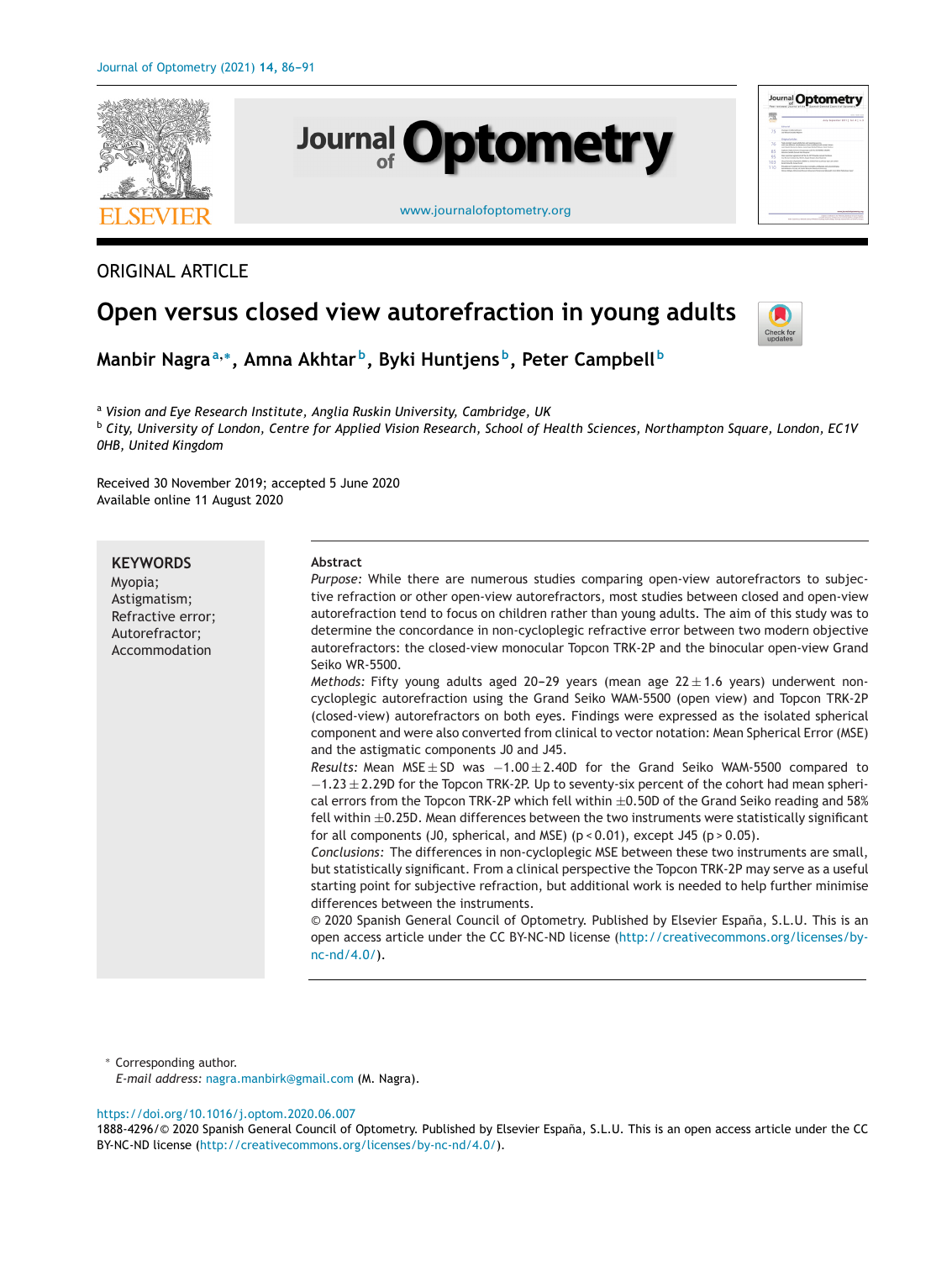### **Introduction**

In the late 1930s, Collins described the design of an 'electronic refractionometer' which he proposed would, through use of infra-red light, measure refractive error with min-imal operator influence.<sup>[1](#page-5-0)</sup> It took approximately a further 20 years for such an instrument to become commercially available.<sup>[2](#page-5-0)</sup> Since those early models, autorefractors have progressed in design and availability $3-9$ ; and while subjective refraction remains the gold standard, autorefraction has firmly established a vital ancillary role within optometric and ophthalmological clinical and research settings.

Closed-field autorefractors with internal fixation targets, typically found in clinical practice, are generally inexpensive, and widely available in a range of models. Within research settings, particularly in the areas of refractive error and ocular accommodation, open-view autorefractors, with external fixation targets, such as the Shin Nippon or Grand Seiko models are generally advocated.<sup>[10](#page-5-0)</sup> When an appropriate distant fixation target is used, and fixation maintained, the use of open-view binocular autorefractors can reduce the risk of proximal accommodation.[4](#page-5-0)

Viewing through such open-view binocular autorefractors is considered a more natural task which permits a 'real world' situation within a laboratory or clinical setting.<sup>[3](#page-5-0)</sup> Open-view instruments also allow measurements to be obtained while presenting accommodative targets and can be adapted to facilitate peripheral refractive measurements.[11](#page-5-0) Measurements recorded using various iterations of the popular instruments such as the Shin-Nippon and Grand Seiko open-view autorefractors have generally compared favourably to subjective refraction in adults,  $3,4,12$  and cycloplegic refraction and measurements in children.[13,14](#page-5-0)

While there are numerous studies comparing open-view autorefractors to subjective refraction or other open-view autorefractors,  $3-5,15$  most studies between closed and openview autorefraction tend to focus on children rather than young adults.<sup>[7,14](#page-5-0)</sup> Furthermore, studies in this field are generally of limited use once the autorefractor in question ceases to be commercially available.<sup>[16](#page-5-0)</sup>

Whilst open-view autorefractors continue to retain a role in child refractive error research, it is less clear whether there is a need to maintain use of open-view autorefractors to investigate refractive error in young adults i.e. individuals who are likely to have lower levels of accommodation compared to young children, but significantly more than early presbyopes. The aim of this study was to determine the concordance in non-cycloplegic refractive error between two modern, objective autorefractors: the closedview monocular Topcon TRK-2P and the binocular open-view Grand Seiko WAM-5500. We hypothesise that due to the lower levels of accommodation found in young adults compared to children there will be a high degree of agreement between the two techniques. A secondary aim was to determine whether a simple correction factor can be applied to the estimates of refractive error to render the two measurements equivalent. Establishing whether results from closedand open-view autorefraction are interchangeable would open up the possibility of combining datasets from multiple studies where different instrumentation has been used.

Interchangeability may also broaden the scope for practicebased research where there may be limited availability of open-view autorefractors.

# **Materials and methods**

#### **Participants**

To increase the likelihood of including only adults with active accommodation, exclusion criteria limited the age range to 18-40 years and excluded those with a history of ocular surgery. All contact lenses were removed prior to obtaining measurements.

The study adhered to the tenets of the Declaration of Helsinki and was granted approval by the departmental ethics committee. All participants provided informed consent prior to participation.

#### **Instrumentation and procedure**

The Grand Seiko WAM-5500 binocular open-view infra-red autorefractor was used to obtain non-cycloplegic refractive error measurements on both eyes of participants. The measurement range extends  $\pm 22D$  for the spherical and  $\pm 10D$ for cylindrical measurements. A non-accommodative white spotlight at a distance of 6 m was used to aid fixation and a minimum of three readings were taken for each eye.

The process was repeated using the Topcon TRK-2P (closed-view) autorefractor, with participants instructed to fixate on the internal picture fixation target. The autorefractor employs an auto fogging system and what is referred to by the manufacturer as 'rotary prism technology'. While the manufacturer's specification did not provide detailed descriptions, an earlier paper described the Topcon KR-8000 model as using a Badal system that was first focussed in one meridian and then measurements taken through 180◦ using a rotating prism system.<sup>[16](#page-5-0)</sup> The manufacturer's specifications advise the refractive measuring range as −30D to +25D for the spherical component and  $\pm$ 12D for the cylindrical component. Three readings were obtained per eye.

Both autorefractors had recently been checked for calibration, and any appropriate corrections were made (an undercorrection of myopia by −0.25 dioptres (D) by the Grand Seiko for the spherical component only). To maximise equivalence between procedures, vertex distance was set at 12 mm for both instruments. Measurement increments were set at 0.01D for the Grand Seiko and 0.25D for the Topcon.

Clinical measurements were then expressed as vector components (as described by Thibos et al.)<sup>17</sup>: Mean Spherical Error (MSE), J0 (orthogonal) and J45 (oblique) astigmatism.

#### **Statistical analysis**

The Shapiro-Wilk test showed that not all data were normally distributed, thus the Wilcoxon signed-rank test was used to test for statistical differences between the openand closed-view autorefractors. Power statistics revealed that a sample size of 45 was needed to detect a standardized difference of 0.40, using 80% power at 5% significance level. This calculation was based on an estimated significant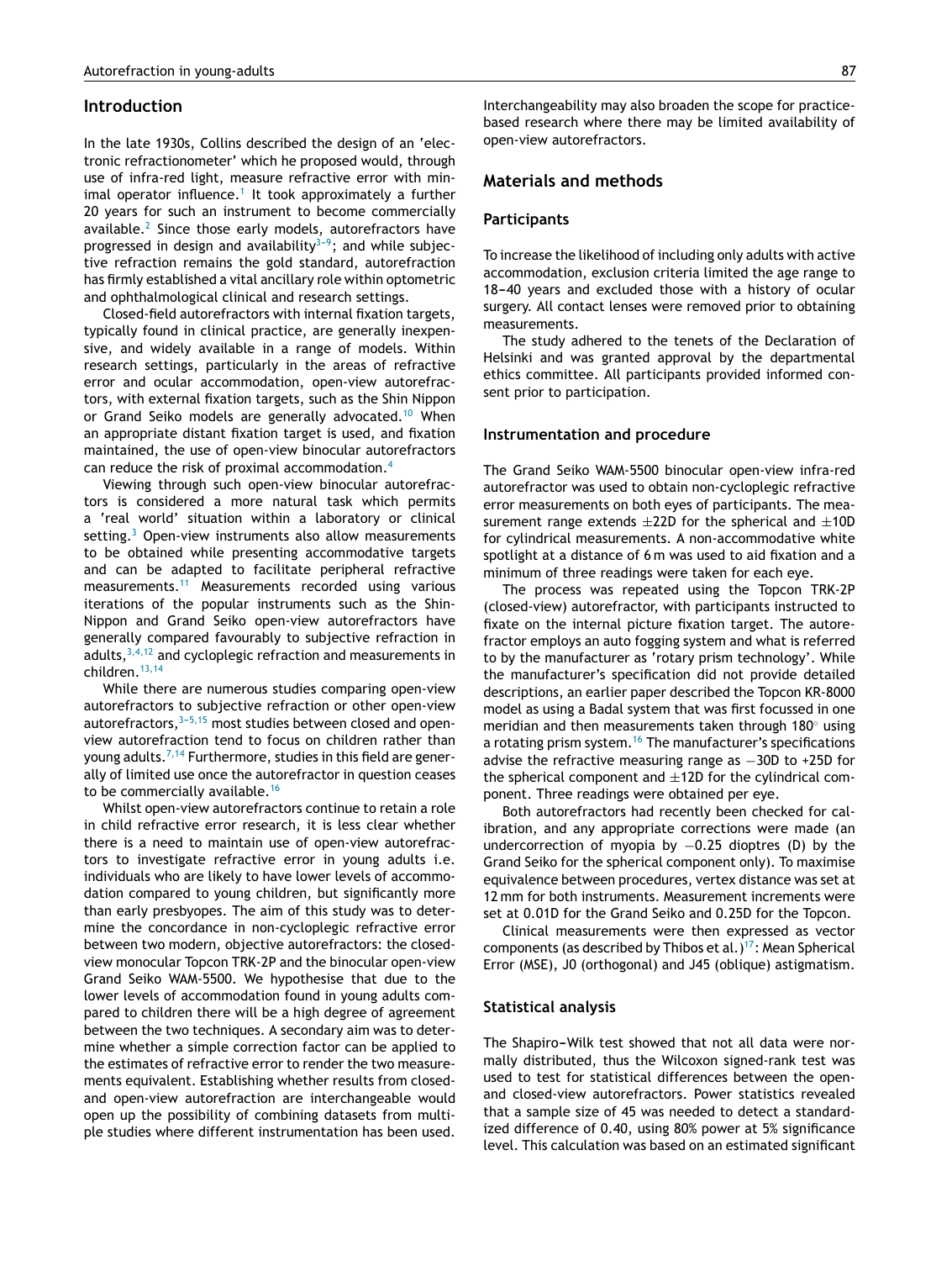<span id="page-2-0"></span>

**Figure 1** Scatterplots for the Spherical component (A) Mean Spherical Error (MSE) (B) J0 (C) and J45 (D) (Grand Seiko to nearest 0.01D). (A) Closed versus open view autorefractor spherical component results. (B) Closed versus open view autorefractor MSE results. (C) Closed versus open view autorefractor J0 results. (D) Closed versus open view autorefractor J45 results.

mean difference in sphere or MSE of 0.25 with group SDs of 0.62D. Statistical significance was accepted at the 95% confidence level (p < 0.05). Mean-difference, Bland-Altman, plots evaluated the agreement between the instruments.<sup>[18](#page-5-0)</sup>

## **Results**

As the Grand Seiko increments were set to 0.01D and the Topcon TRK-2P to the nearest 0.25D, data from the Grand Seiko were also rounded to the nearest 0.25D and analysed separately (see [Table](#page-3-0) 1). Unless indicated otherwise, Grand Seiko data measured to the nearest 0.01D are presented below.

#### **Study group demographics**

Fifty young-adults aged 20-29 years (mean age  $22 \pm 1.6$ years) were recruited from a university staff-student population. A Wilcoxon signed-rank test for Grand Seiko measurements, and separately for Topcon TRK-2P measurements, did not reveal any statistically significant inter eye differences (p > 0.05 for both instruments). Right eye data are presented.

#### **Spherical component**

The average spherical component measurements (in  $D \pm$  standard deviation [SD]) for 50 right eyes was  $-0.73 \pm 2.35$ D with the Grand Seiko and  $-1.08 \pm 2.24$ D with the Topcon TRK-2P (see [Table](#page-3-0) 1). Differences between instruments were statistically significant ( $p < 0.01$ ) with a mean difference of  $0.35 \pm 0.62D$  (see Fig. 1 and [2A](#page-3-0)). Thirtyeight participants (76%) were found to have readings which were either identical or more hyperopic with the Grand Seiko compared to the Topcon TRK-2P. Sixty percent of the participants had readings from the Topcon TRK-2P which fell within  $\pm 0.50$  of their Grand Seiko reading and approximately 32% within  $\pm 0.25D$  of one another if Grand Seiko measurements rounded to the nearest 0.01D were used. Seventy percent of the participants had readings from the Topcon TRK-2P which fell within  $\pm 0.50D$  of the Grand Seiko reading and 50% within  $\pm$ 0.25D of one another if rounding Grand Seiko measurements to the nearest 0.25D. Despite the increase in agreement due to rounding measurements to 0.25D with the Grand Seiko, significant differences remained for the spherical component.

The two sets of measurements were significantly correlated  $(r = 0.96, p < 0.001)$  (see Fig. 1A).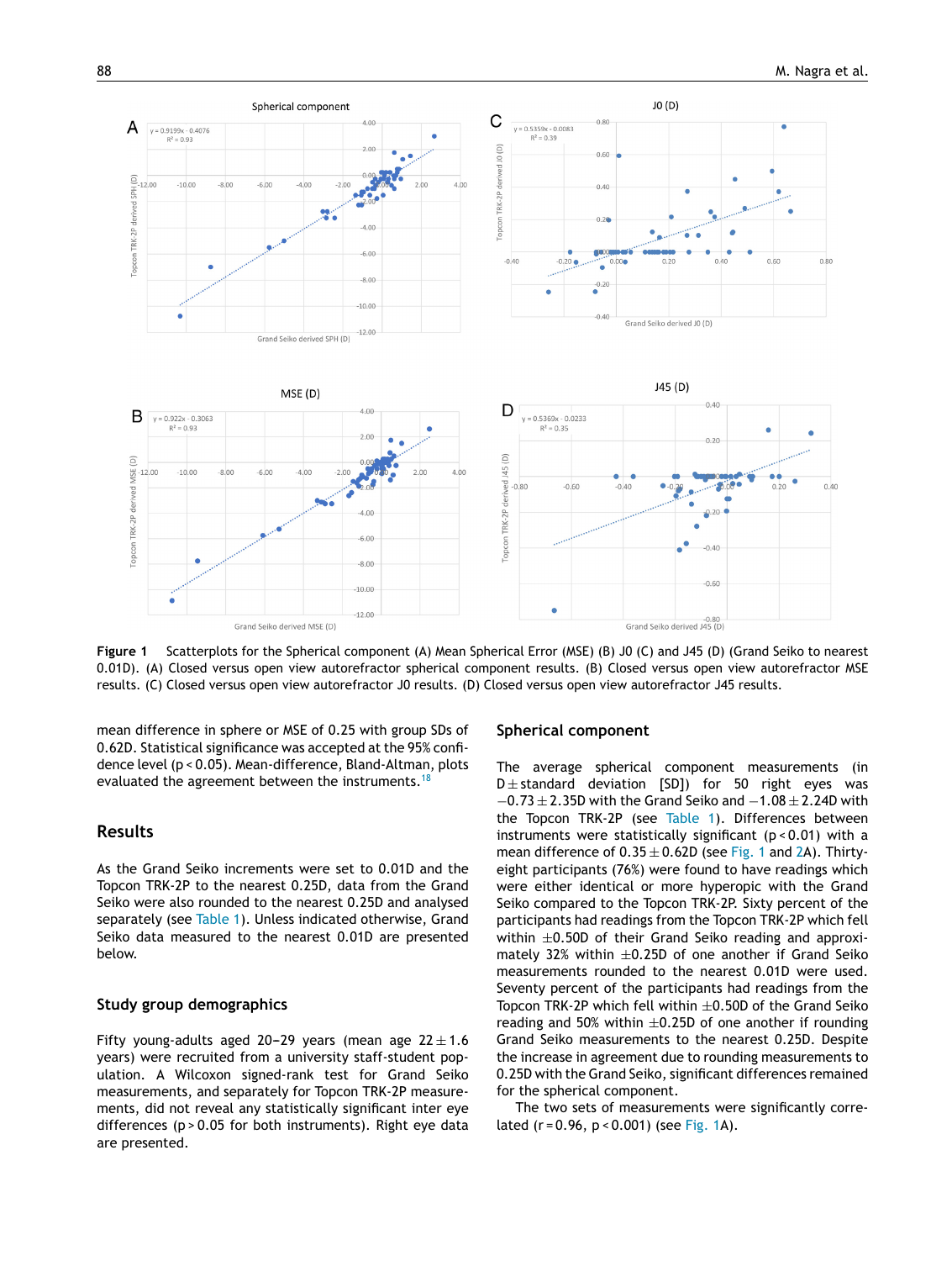| Vector component    | Grand Seiko                                        | Grand Seiko (rounded<br>to the nearest 0.25<br>increment) | Topcon TRK-2P                                     | Mean difference  | p Value |
|---------------------|----------------------------------------------------|-----------------------------------------------------------|---------------------------------------------------|------------------|---------|
| Spherical component | $-0.73 \pm 2.35D$ , Range<br>$+2.66$ to $-10.31D$  | $-0.73 \pm 2.34D$ , Range<br>$+2.75$ to $-10.25D$         | $-1.08 \pm 2.24$ D, Range<br>$+3.00$ to $-10.75D$ | $+0.35 \pm 0.62$ | 0.001   |
| <b>MSE</b>          | $-1.00 \pm 2.40D$ , Range<br>$+2.49$ to $-10.76$ D | $-1.01 \pm 2.40D$ , Range<br>$+2.63$ to $-10.75D$         | $-1.23 \pm 2.29D$ , Range<br>$+2.63$ to $-10.87D$ | $+0.23 \pm 0.61$ | 0.004   |
| J <sub>0</sub>      | +0.18 $\pm$ 0.23D, Range<br>$+0.66$ to $-0.26$ D   | +0.18 $\pm$ 0.23D Range<br>$+0.62$ to $-0.25D$            | +0.09 $\pm$ 0.19D, Range<br>$0.77$ to $-0.25D$    | $+0.09 \pm 0.18$ | 0.001   |
| J45                 | $-0.06 \pm 0.17D$ , Range<br>$+0.32$ to $-0.67$ D  | $-0.06 \pm 0.17D$ , Range<br>$+0.37$ to $-0.71D$          | $-0.06 \pm 0.15D$ , Range<br>$+0.26$ to $-0.75D$  | $+0.00 \pm 0.14$ | 0.992   |

<span id="page-3-0"></span>



**B** MSE



**Figure 2** Bland Altman plot for the Spherical component (A) and Mean Spherical Error (MSE) (B) with 95% Limits of Agreement (LoA) shown as dotted lines (Grand Seiko to nearest 0.01D).

#### **Mean Spherical Error (MSE)**

Mean MSE ± SD was −1.00 ± 2.40D for the Grand Seiko compared to  $-1.23 \pm 2.29D$  for the Topcon TRK-2P, a difference which was statistically significant ( $p = 0.004$ ; see Table 1 and Fig. 2B).

Measurements obtained using the Grand Seiko were, on average, more hyperopic, although this was not the case for all participants (see Fig. 2B); seventeen participants (34%) were found to be more myopic using the Grand Seiko compared to the Topcon TRK-2P. For the MSE component, 70% of participants had readings from the two autorefractors which fell within  $\pm 0.50$ D of one another and 46% within  $\pm 0.25$ D of one another if Grand Seiko measurements to the nearest 0.01D were used. Seventy-six percent of the participants had readings from the TRK-2P which fell within  $\pm 0.50D$  of the



**Figure 3** Bland Altman plot for orthogonal astigmatism, J0 with 95% Limits of Agreement (LoA) shown as dotted lines (Grand Seiko to nearest 0.01D).

Grand Seiko reading and 58% within  $\pm$ 0.25D of one another if rounding Grand Seiko measurements to the nearest 0.25D. Despite the increase in agreement due to rounding measurements to 0.25D with the Grand Seiko, significant differences remained for the MSE (p < 0.05).

The two sets of measurements were significantly correlated (r = 0.97, p < 0.001) (see [Fig.](#page-2-0) 1B).

#### **Astigmatic vectors**

Maximum cylindrical error was  $-1.40D$  (mean  $\pm$  SD  $-0.56 \pm 0.38$ D) with the Grand Seiko and  $-1.75$ D (mean  $\pm$  SD  $-0.32 \pm 0.43D$ ) with the Topcon TRK-2P.

We observed a significant difference in J0 between autorefractors (p < 0.01) whereby the mean measurements obtained using the Grand Seiko were, once again, more plus powered (mean  $\pm$  SD: +0.09  $\pm$  0.18D). There appeared to be some evidence of proportional bias, with differences between instruments increasing as a function of increasing refractive error (see Fig. 3).

There were no significant differences in J45 between instruments  $(p > 0.05)$ . As with the J0 vector component, some evidence of proportional bias was observed with differences increasing as a function of increasing refractive error (see [Fig.](#page-4-0) 4). Rounding Grand Seiko outcomes still led to a significant difference between Grand Seiko and TRK-2P mea-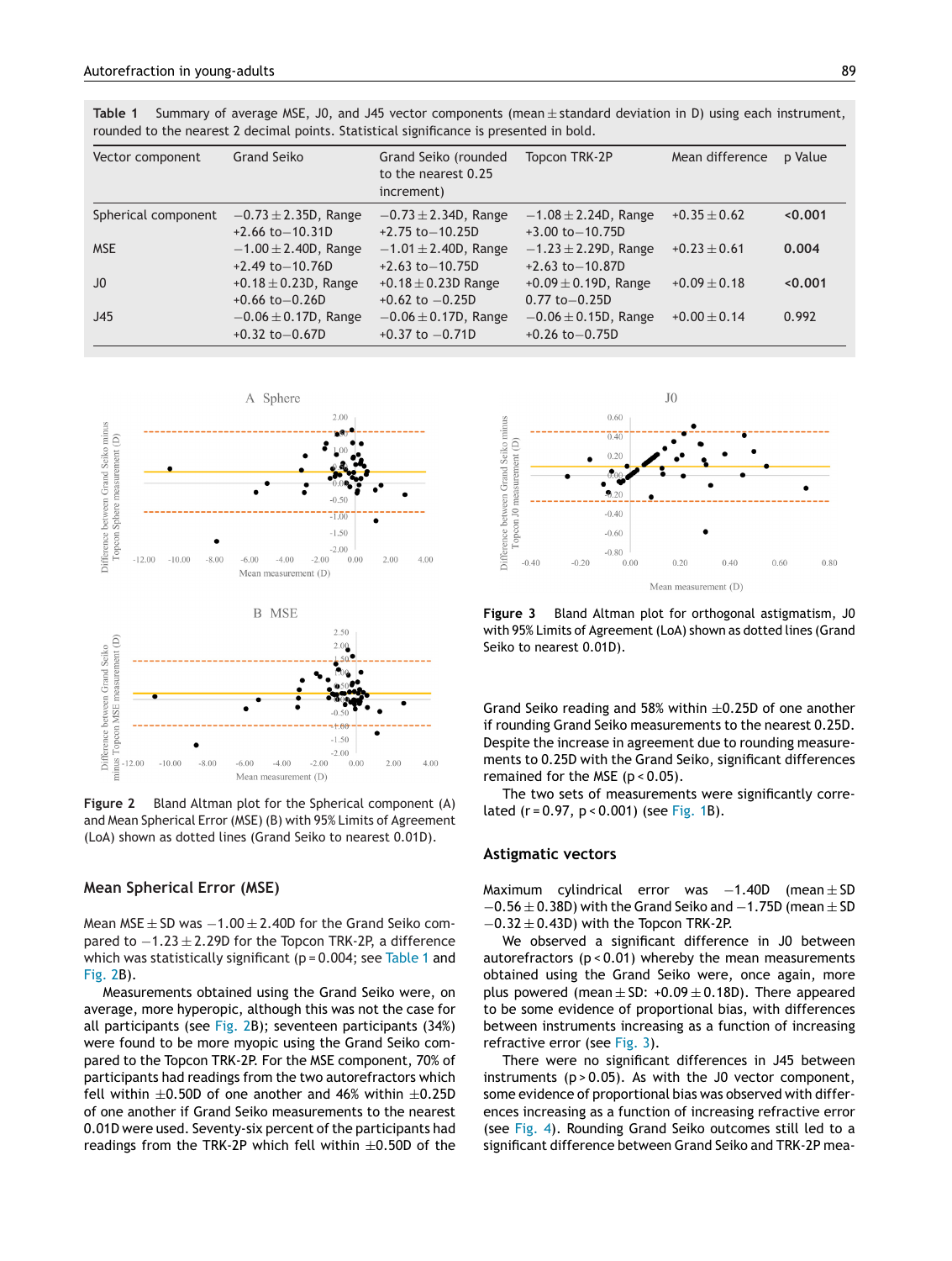<span id="page-4-0"></span>

**Figure 4** Bland Altman plot for oblique astigmatism, J45 with 95% Limits of Agreement (LoA) shown as dotted lines (Grand Seiko to nearest 0.01D).

surements for J0 (p < 0.05) and no significant differences for  $J45$  (p > 0.05).

The two sets of measurements were found to be highly correlated for both J0 ( $r = 0.63$ ,  $p < 0.001$ ) and J45 ( $r = 0.60$ , p < 0.001), although the scatterplot only showed a weak linear correlation (see [Figs.](#page-2-0) 1C and D).

# **Discussion**

The difference between open-view and closed-view autorefraction readings was found to be statistically significant for all vector and spherical refractive components except J45. For most components, the differences found were not systematic, thus reducing the likelihood of applying a correction factor to make data more comparable. Nevertheless, 76% of mean spherical errors calculated from the Topcon TRK-2P readings fell within 0.50D of the corresponding Grand Seiko WAM-5500 readings (when Grand Seiko WAM-5500 readings were rounded to the nearest 0.25D), thus still providing a clinically useful starting point for subjective refraction.

We found a mean difference in MSE between instruments of 0.23D, which is lower than that reported by several earlier investigations of closed and open view autorefraction. Previous work by Gwiazda et al.<sup>[6](#page-5-0)</sup> compared non-cycloplegic closed (Nidek ARK 700-A; Nidek Ltd., Tokyo, Japan) versus open view autorefraction (Canon R-1 by Canon Europa, N.V., The Netherlands, and the Grand Seiko WR-5100K) in adults (mean age 30.5 years, range 18-59 years). Mean MSE was reported as more plus powered using the Grand Seiko WR-5100K, with a mean difference of 0.65D. Similar outcomes were reported by Rosenfield and Ciuffreda who, $9$  [d](#page-5-0)espite testing a much younger cohort (mean age 11.3) years, 5−17 year olds), found a mean pre-cycloplegic difference in MSE between the Righton Retinomax-3 (Righton Ophthalmic Instruments, Tokyo, Japan) hand-held, closedview autorefractor and the Grand Seiko WAM-5500 of 0.65D (with the Grand Seiko measuring extra plus power). The study reported a post-cycloplegic mean difference of 0.32D.

Similar results have been reported for younger cohorts. Choong et al.[14](#page-5-0) reported non-cycloplegic estimates of spherical equivalent in children aged 7-12 years (mean age 9.6 years), obtained using the Grand Seiko WR-5100K and the

Retinomax K plus 2 autorefractor (Retinomax K plus 2, Nikon Corp, Japan). A mean difference of approximately 0.76D was found which reduced to a difference of 0.10D with cycloplegia. Ying et al.<sup>[7](#page-5-0)</sup> also compared cycloplegic measurements using the Grand Seiko and the Retinomax for children, aged approximately 4-6 years old, a mean difference of approximately 0.34D was reported. Thus such findings may, at least in part, be attributable to reduced proximal accommodation found with open view autorefraction.

Even in cases where differences between subjective refraction and open view autorefraction are found to be statistically significant, they may remain clinically insignificant.<sup>4</sup> [A](#page-5-0)s such, the purpose for which autorefraction is being undertaken, is crucial when choosing an instrument. In research, where refractive error is a main outcome and even small refractive changes may be of importance, particularly within longitudinal clinical and interventional trials, a key consideration should be whether the potential margin of error associated with the autorefractor could mask any interventional/treatment effect. While MSE is often the metric of choice in studies of refractive error, it is noteworthy that in our study isolating spherical error measurements showed a greater mean difference between the readings from each instrument than MSE alone. Furthermore, a proportional bias for astigmatic components could have also affected the MSE calculated.

In this study, the differences between astigmatic vectors were only significant for J0 but not J45. Based on previous literature, it appears outcomes related to astigmatic components can be inconsistent between studies, with several showing significant differences between subjective refraction and open view autorefraction for  $J0^{3,5}$  $J0^{3,5}$  $J0^{3,5}$  while others do not.[4](#page-5-0) Similarly, while some literature suggests good agreement between the astigmatic component between closed versus open view autorefraction<sup>[6](#page-5-0)</sup> others have noted signif-icant inter-instrument differences for the J45 component.<sup>[9](#page-5-0)</sup> Differences may arise due to dissimilarities in cohort refractive errors, specifically the cylindrical component. It is, however, clear that such differences are very small (see [Table](#page-3-0) 1). The intertest variability of J45 with the Grand Seiko WAM-5500 has previously been reported as a mean d[i](#page-5-0)fference of  $0.01 \pm 0.14D^5$  i.e. the disparities between the various study outcomes may simply be due to an attempt to measure a very small metric which approaches the limit of the instrument's capability.

Further erroneous measurements may stem from the size of each fixation target, for example, whereby a larger target may encourage poorer fixation leading to unreliable measurements. The angle subtended by each target will vary depending on refractive error and could also impact fixation accuracy. Lastly, the participant many have been fixating on a point completely outside the target area e.g. with the open-view autorefractor the participant could fixate on the observer instead of the target, introducing proximal accommodation and causing a myopic shift in measurements.

A possible limitation of our study is that the increments for measuring refractive error differed between autorefractors. However, we show by rounding to the nearest 0.25D and thus making the outcomes from each instrument more comparable, significant differences for MSE, J0, and